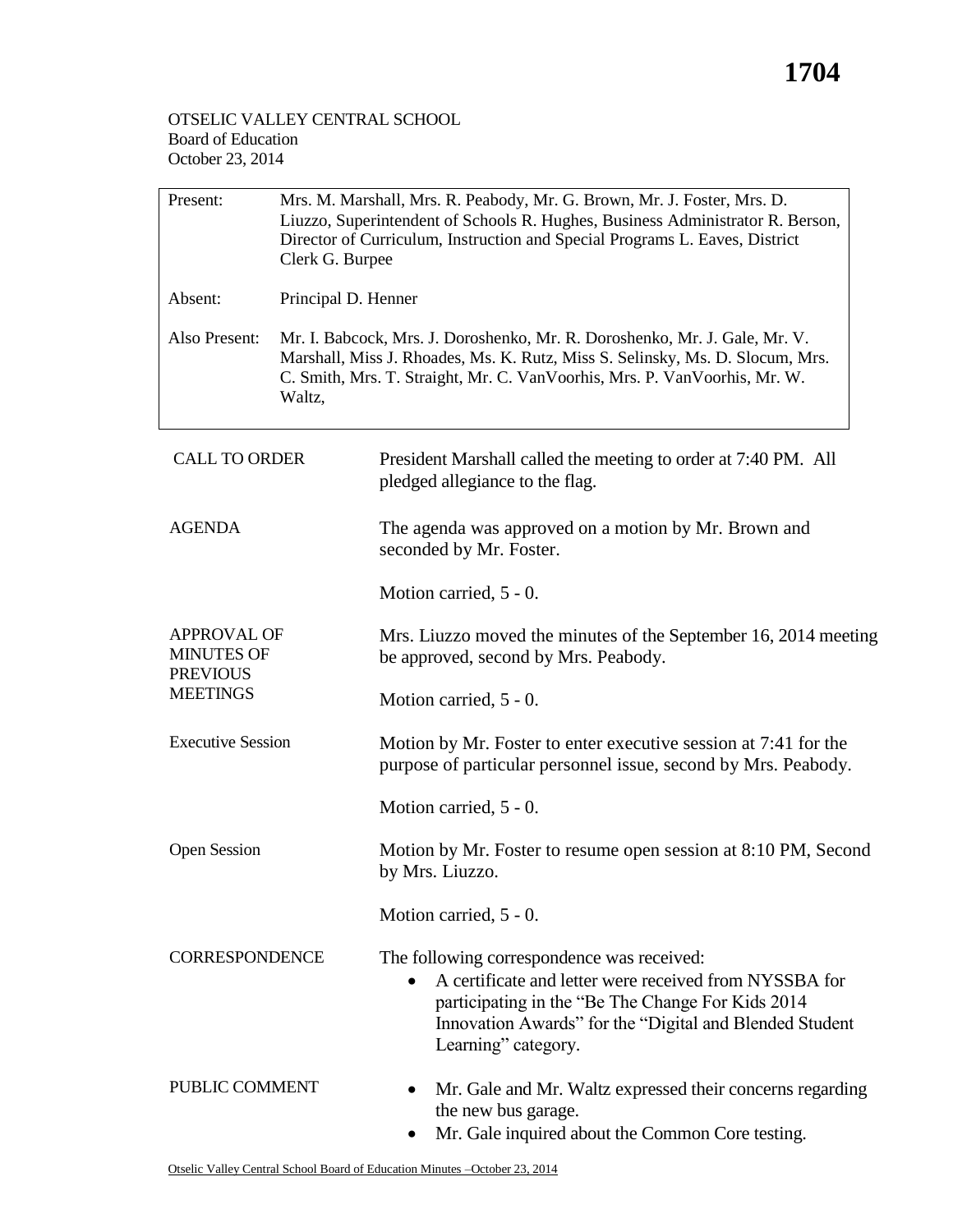| <b>REPORTS</b>                                                        |                                                                                                                                                                                                                                                                                                                                                                                                                                                                                                                                                                                                                                                                                                                                    |
|-----------------------------------------------------------------------|------------------------------------------------------------------------------------------------------------------------------------------------------------------------------------------------------------------------------------------------------------------------------------------------------------------------------------------------------------------------------------------------------------------------------------------------------------------------------------------------------------------------------------------------------------------------------------------------------------------------------------------------------------------------------------------------------------------------------------|
| Superintendent's<br>$(FY'14/15\#23)$                                  | Mr. Hughes reported on the following:<br>Introduced Katherine Rutz who is the new Public<br>Information Specialist through Delaware-Chenango-<br>Madison-Otsego BOCES. She explained some things she<br>can do the assist the District with communication to all<br>stakeholders.<br>The June, 2014 Regents results. Mastery and College and<br>$\bullet$<br>Career Readiness percentages were highlighted.<br>The 3-8 Common Core results were reviewed. Various<br>$\bullet$<br>levels were shown as well as the number of students who<br>scored at a proficient level, a comparison of number tested<br>and number refused as it relates to AYP. There is a video on<br>the website explaining common core testing and reading |
|                                                                       | levels.                                                                                                                                                                                                                                                                                                                                                                                                                                                                                                                                                                                                                                                                                                                            |
| Director of Curriculum,<br><b>Instruction and Special</b><br>Programs | Update on the building project.<br>Mrs. Eaves reported:<br>That the September Staff Day focused on SRI and SMI<br>data and those selected for enrichment.<br>The upcoming Staff Day will roll out the LINKS to staff It<br>$\bullet$<br>will be a structured work day.<br>A Parent University information night is being planned.<br>$\bullet$                                                                                                                                                                                                                                                                                                                                                                                     |
| High School Principal's                                               | In Mr. Henner's absence, the following was reported<br>Students from DeRuyter Central School have been invited<br>$\bullet$<br>to a Holocaust program in April. About 80 students and<br>chaperones will be attending.<br>Open House was well attended.<br>٠<br>The Halloween parade will be October 31 <sup>st</sup> at 8:45 AM.<br>٠<br>A picture was shared with the Board showing Jenny<br>$\bullet$<br>Osowski and her students video conferencing with her<br>distance learning classes in other districts.                                                                                                                                                                                                                  |
| <b>Business</b><br>Administrator's                                    | Mr. Berson reported on the following:<br>Internal claims auditing findings<br>The district is participating in the USDA's School<br>$\bullet$<br>Nutrition Meal Cost Study. The District is at 61% of<br>students receive free or reduced meals. At 62%, all<br>students in the District would receive free meals.<br>About 50% of the taxes are paid.<br>$\bullet$<br>The state reporting is completed.<br>٠                                                                                                                                                                                                                                                                                                                      |
| Athletic Director's                                                   | In Mr. Henner's absence, the following was reported<br>The proofs of the new banners for the gymnasium were<br>$\bullet$<br>shown.<br>Booster Club and homecoming activities went well                                                                                                                                                                                                                                                                                                                                                                                                                                                                                                                                             |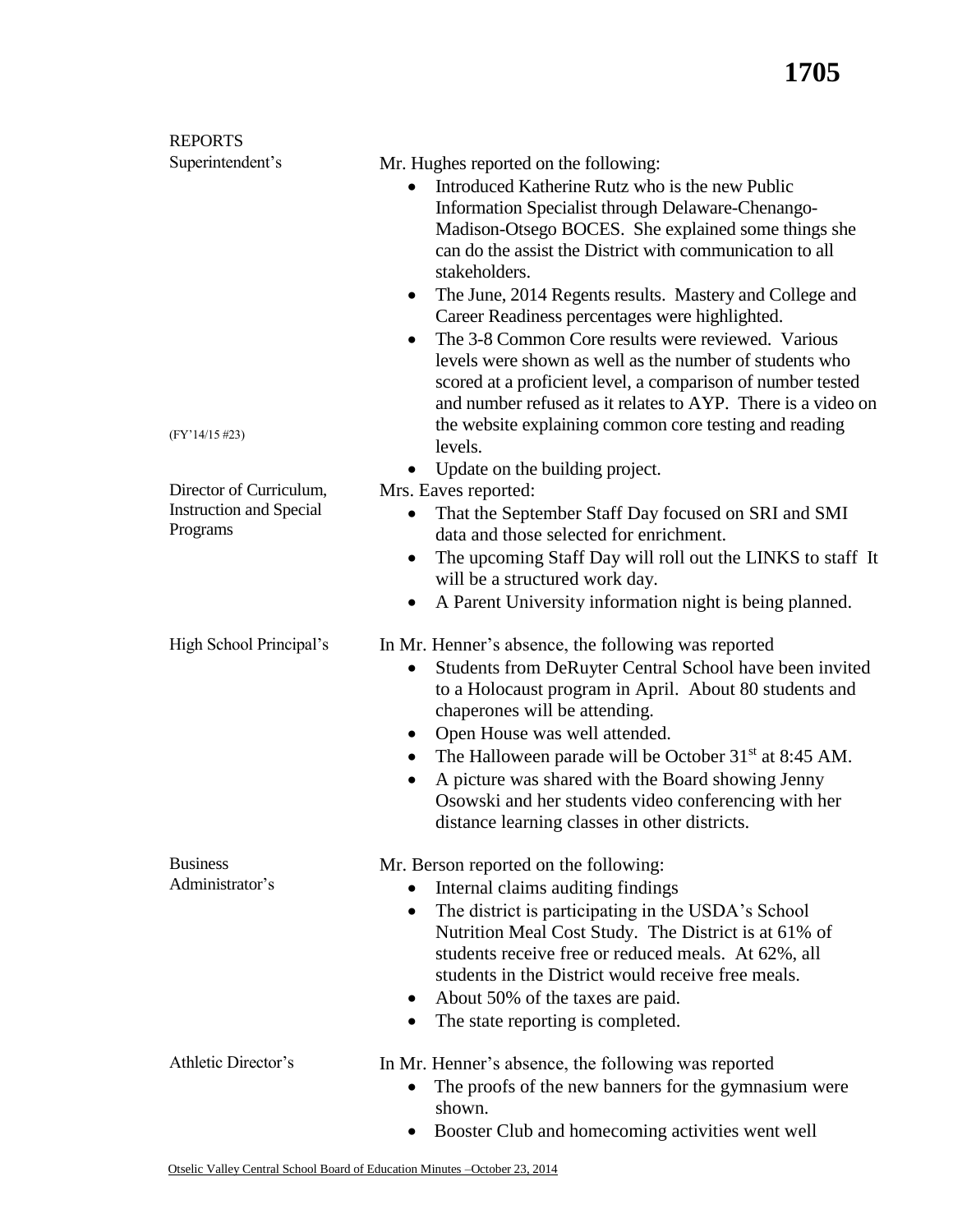| <b>Committee Reports</b>                            | 2014.                                                                                                      | <b>Finance Committee:</b> The committee will meet on November 12,                                                                                                                                                                                                                                                                                                                                                                                                                     |                                                                                                                       |
|-----------------------------------------------------|------------------------------------------------------------------------------------------------------------|---------------------------------------------------------------------------------------------------------------------------------------------------------------------------------------------------------------------------------------------------------------------------------------------------------------------------------------------------------------------------------------------------------------------------------------------------------------------------------------|-----------------------------------------------------------------------------------------------------------------------|
| Board Member's                                      | The following items were discussed:<br>$\bullet$                                                           | At this time, the Board was recognized for their service to                                                                                                                                                                                                                                                                                                                                                                                                                           | the District in honor of School Boards' Recognition Week.                                                             |
| $(FY'14/15\#24)$                                    | $\bullet$<br>$\bullet$<br>the library.<br>$\bullet$<br>$\bullet$<br>31, 2014 at 8:45 AM.                   | The Board goals were reviewed.<br>Mr. Foster asked about the public use of the library and<br>fitness center. Mrs. Hammer is working on a schedule for<br>Mrs. Peabody reported that there was a Chenango County<br>School Boards' Association meeting on September 29,<br>2014. They reviewed the survey and will focus on a<br>collaboration with all schools districts to share ideas. The<br>group will meet every other month.<br>will be held on November 10, 2014 at 12:25 PM. | Mr. Brown asked when the Veteran's Day celebration is. It<br>The Board was invited to the Halloween parade on October |
| <b>Financial Reports</b><br>$(FY'14/15 - #25)$      | presented. Second by Mr. Brown.                                                                            | Motion by Mr. Foster, to accept the September financial reports as                                                                                                                                                                                                                                                                                                                                                                                                                    |                                                                                                                       |
|                                                     | Motion carried, 5 - 0.                                                                                     |                                                                                                                                                                                                                                                                                                                                                                                                                                                                                       |                                                                                                                       |
| <b>UNFINISHED</b><br><b>BUSINESS</b>                | None at this time.                                                                                         |                                                                                                                                                                                                                                                                                                                                                                                                                                                                                       |                                                                                                                       |
| <b>NEW BUSINESS</b><br>Personnel<br>Recommendations | Motion by Mr. Brown, upon the recommendation of the<br>Superintendent of Schools to appoint the following: |                                                                                                                                                                                                                                                                                                                                                                                                                                                                                       |                                                                                                                       |
|                                                     | Rhonda Hammond<br>Arnsby                                                                                   | Appointment as a<br>substitute teacher                                                                                                                                                                                                                                                                                                                                                                                                                                                |                                                                                                                       |
|                                                     | Rhonda Hammond<br>Arnsby                                                                                   | Appointment as a<br>substitute school<br>aide                                                                                                                                                                                                                                                                                                                                                                                                                                         |                                                                                                                       |
|                                                     | <b>Scott Allen</b>                                                                                         | Appointment as a<br>substitute custodial<br>worker                                                                                                                                                                                                                                                                                                                                                                                                                                    | Effective October 6,<br>2014                                                                                          |
|                                                     | Lacey Eaves                                                                                                | Granting a<br>maternity leave and                                                                                                                                                                                                                                                                                                                                                                                                                                                     |                                                                                                                       |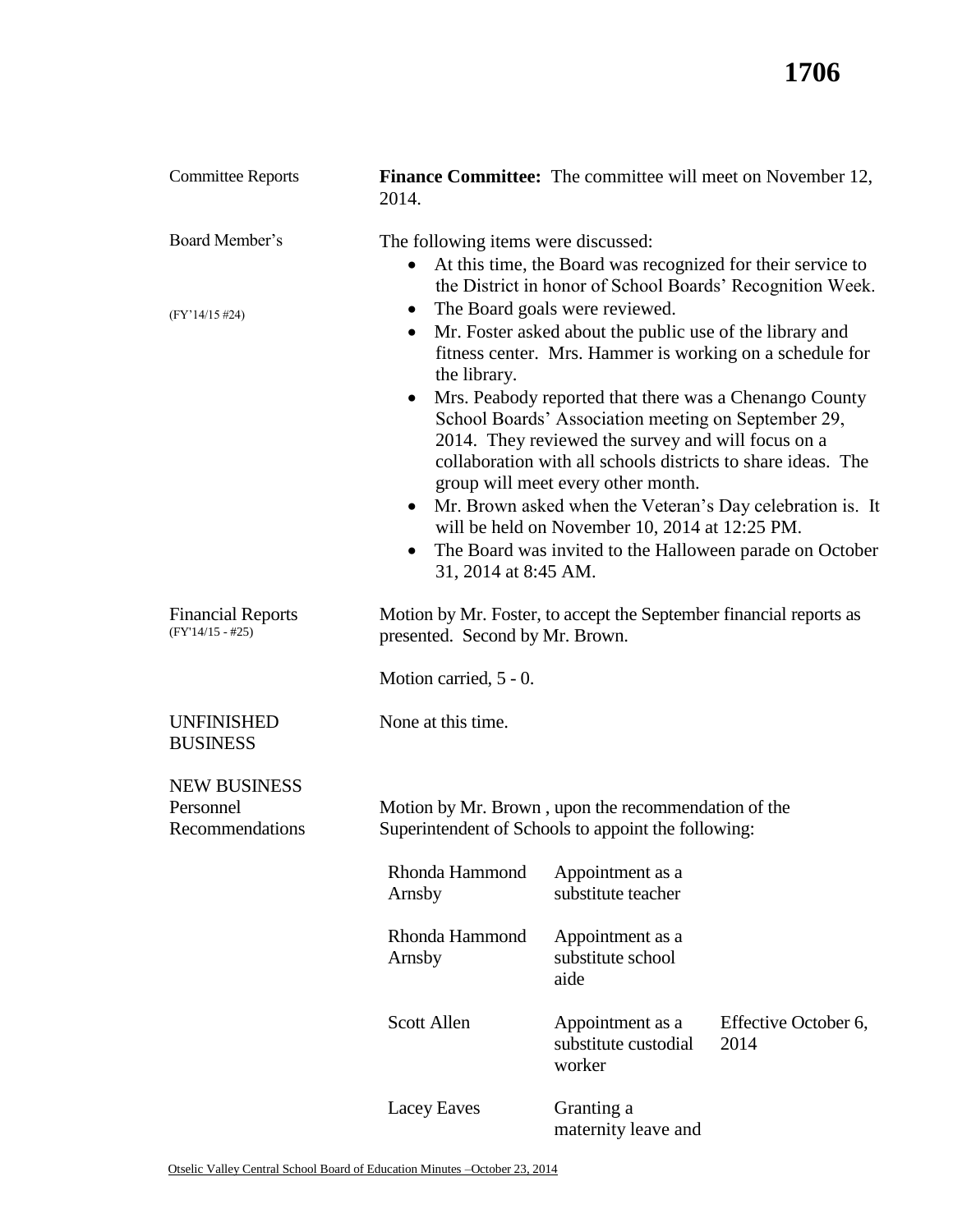FMLA for 12 weeks

|                                     | Jesse R. Fendryk       | Conditional<br>appointment<br>pending clearance<br>from the State<br>Education<br>Department as a<br>substitute teacher                                                                                     |
|-------------------------------------|------------------------|-------------------------------------------------------------------------------------------------------------------------------------------------------------------------------------------------------------|
|                                     | Cassandra Kenyon       | Conditional<br>appointment<br>pending clearance<br>from the State<br>Education<br>Department as a<br>substitute teacher                                                                                     |
|                                     | Cassandra Kenyon       | Conditional<br>appointment<br>pending clearance<br>from the State<br>Education<br>Department as a<br>substitute school<br>aide, substitute<br>food service<br>worker, and<br>substitute custodial<br>worker |
|                                     | Douglas O'Hara         | Conditional<br>appointment as a<br>volunteer welding<br>coach                                                                                                                                               |
|                                     | Second by Mr. Foster.  |                                                                                                                                                                                                             |
|                                     | Motion carried, 5 - 0. |                                                                                                                                                                                                             |
| Extra Curricular<br>Recommendations | recommendations:       | Motion by Mrs. Liuzzo, upon the recommendation of the<br>Superintendent of Schools, to accept the following extra-curricular                                                                                |
|                                     | <b>Justin Barlow</b>   | Appointment as a<br>Committee on<br><b>Special Education</b>                                                                                                                                                |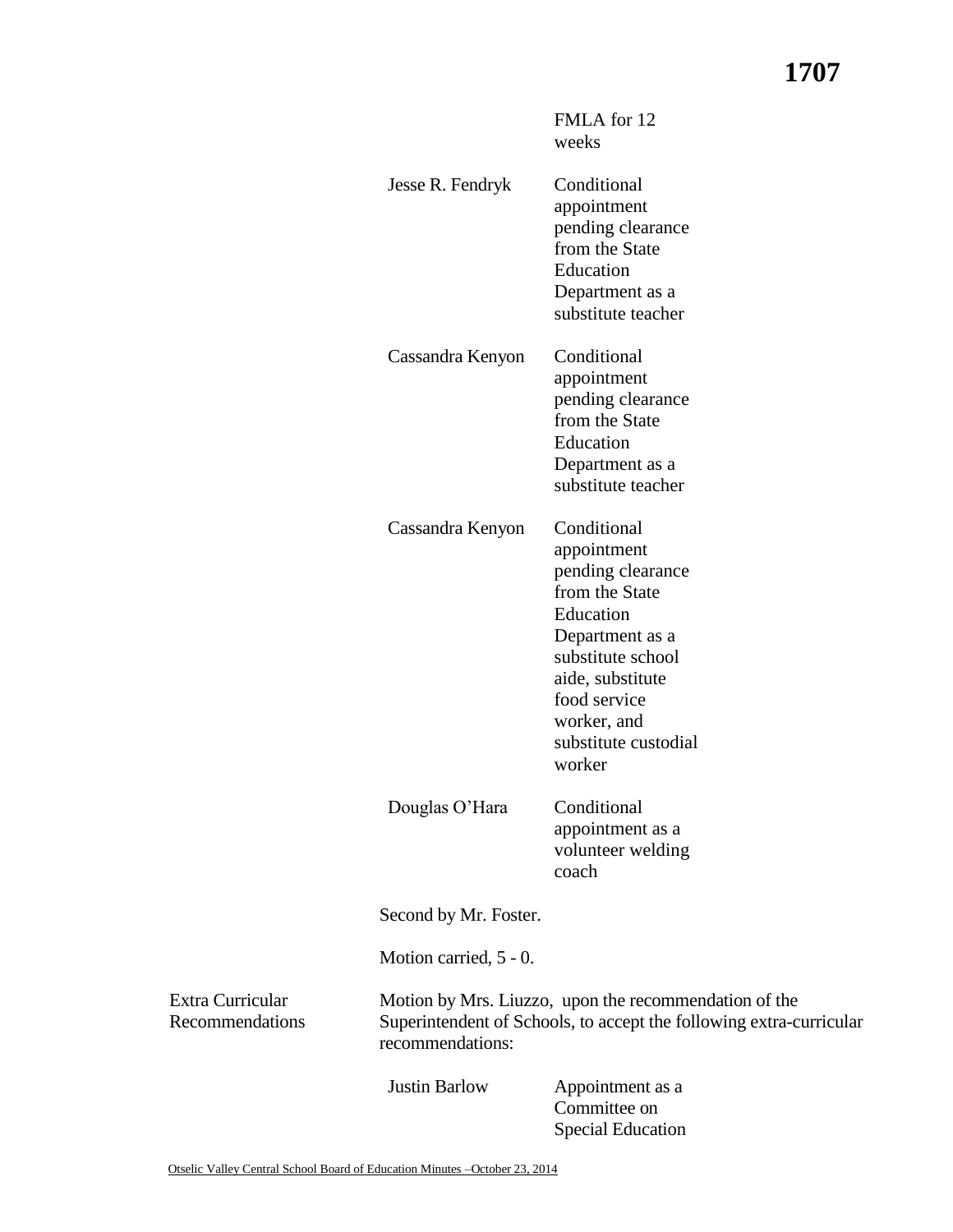## and CPSE Co-Chair

|                                                                                       | Anthony Zaia                                                                                                                                                                                                                                       | Appointment as a<br>winter scoreboard<br>operator | At a stipend per the<br>2011-2015 OVTA<br>Contract |
|---------------------------------------------------------------------------------------|----------------------------------------------------------------------------------------------------------------------------------------------------------------------------------------------------------------------------------------------------|---------------------------------------------------|----------------------------------------------------|
|                                                                                       | Eileen<br>Knickerbocker                                                                                                                                                                                                                            | Appointment as a<br>winter scoreboard<br>operator | At a stipend per the<br>2011-2015 OVTA<br>Contract |
|                                                                                       | Eric Wentworth                                                                                                                                                                                                                                     | Appointment as a<br>winter scoreboard<br>operator | At a stipend per the<br>2011-2015 OVTA<br>Contract |
|                                                                                       | Jesse Fendryk                                                                                                                                                                                                                                      | Appointment as a<br>JV Wrestling Coach            | At a stipend per the<br>2011-2015 OVTA<br>Contract |
|                                                                                       | Second by Mr. Brown.                                                                                                                                                                                                                               |                                                   |                                                    |
|                                                                                       | Motion carried, 5 - 0.                                                                                                                                                                                                                             |                                                   |                                                    |
| Committee on Special<br>Education<br>Recommendations                                  | Motion by Mrs. Marshall, to accept the Committee on Special<br>Education recommendations resulting for the meetings of October<br>15 and October 17, 2014. Second by Mrs. Peabody.                                                                 |                                                   |                                                    |
|                                                                                       | Motion carried, 5 - 0.                                                                                                                                                                                                                             |                                                   |                                                    |
| Closing of a Student<br><b>Activity Club</b>                                          | Motion by Mr. Brown, upon the recommendation of the<br>Superintendent of Schools, to close the account of the Class of<br>2012 and to transfer the remaining funds in the amount of \$241.46<br>to the Student Council club. Second by Mr. Foster. |                                                   |                                                    |
|                                                                                       | Motion carried, 5 - 0.                                                                                                                                                                                                                             |                                                   |                                                    |
| Combining with<br>Another School for<br><b>Modified Wrestling</b><br>$(FY'14/15\#26)$ | Motion by Mrs. Peabody, upon the recommendation of the<br>Superintendent of Schools. To combine with Cincinnatus Central<br>School for modified wrestling. Otselic Valley will be designated the<br>host school. Second by Mrs. Liuzzo.            |                                                   |                                                    |
|                                                                                       | Motion carried, 5 - 0.                                                                                                                                                                                                                             |                                                   |                                                    |
| Senior Citizen<br>Exemption<br>$(FY'14/15 \#27)$                                      | Motion by Mr. Foster, upon the recommendation of the<br>Superintendent of Schools, to adopt the senior citizen exemption<br>using the sliding scale of $$9,200.00$ to $$14,900.00$ . Second by<br>Mrs. Marshall.                                   |                                                   |                                                    |

Motion carried, 5 - 0.